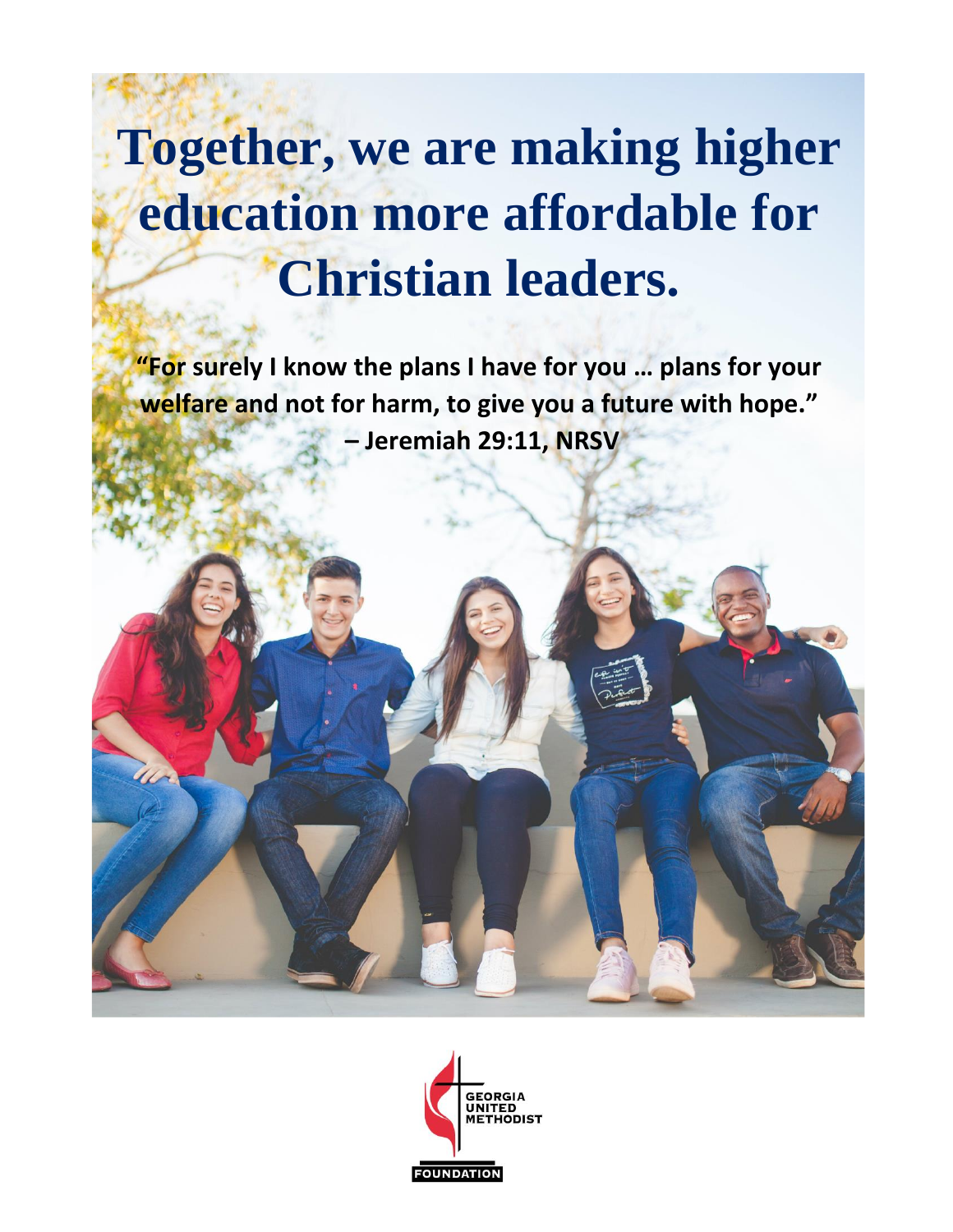

# **MAKING HIGHER EDUCATION MORE AFFORDABLE!**

Every night, there are United Methodist students who go to sleep worrying about the rising costs of higher education and paying off their student debt.

**The good news is that together, we can make higher education more affordable for Georgia Christian leaders who wish to continue their education and faith journeys at a United Methodist-related college, university, or seminary.**

The Georgia United Methodist Foundation is committed to financially empowering future generations as they discern God's call in the world. We have awarded 854 scholarships worth \$727,700 since 2011 thanks to generous donors and our partnership with the United Methodist Dollars for Scholars (UMDFS) Program administered by the United Methodist Higher Education Foundation (UMHEF).

# **HOW CAN I HELP MAKE A DIFFERENCE?**

When you set up a \$25,000 endowment fund with GUMF, your investment will generate a \$1,000 scholarship each year! Plus, your \$1,000 gift has the potential to be quadrupled through the UMDFS Program when matched with a \$1,000 award from the student's local United Methodist church, the UMHEF, and participating United Methodistrelated schools.

# **IMPACTING LIVES THROUGH ENDOWED SCHOLARSHIPS**



**Jayla Ores, Junior Clark Atlanta University, Atlanta Mass Media Arts Major Grace UMC, Covington**

"The United Methodist Dollars for Scholars scholarship has impacted my life in several ways. First, it allows me to continue my educational and spiritual journey at a United Methodist institution, which also is the school of my choice (Clark Atlanta University). Secondly, it relieves some of the financial burdens and the worry of the possibility of not meeting my financial obligations. This allows more time for me to concentrate on my studies and to be an active participant in school activities. I am appreciative of GUMF for matching the UMDFS. This generosity has inspired me to continue to do for others and engage in church worship."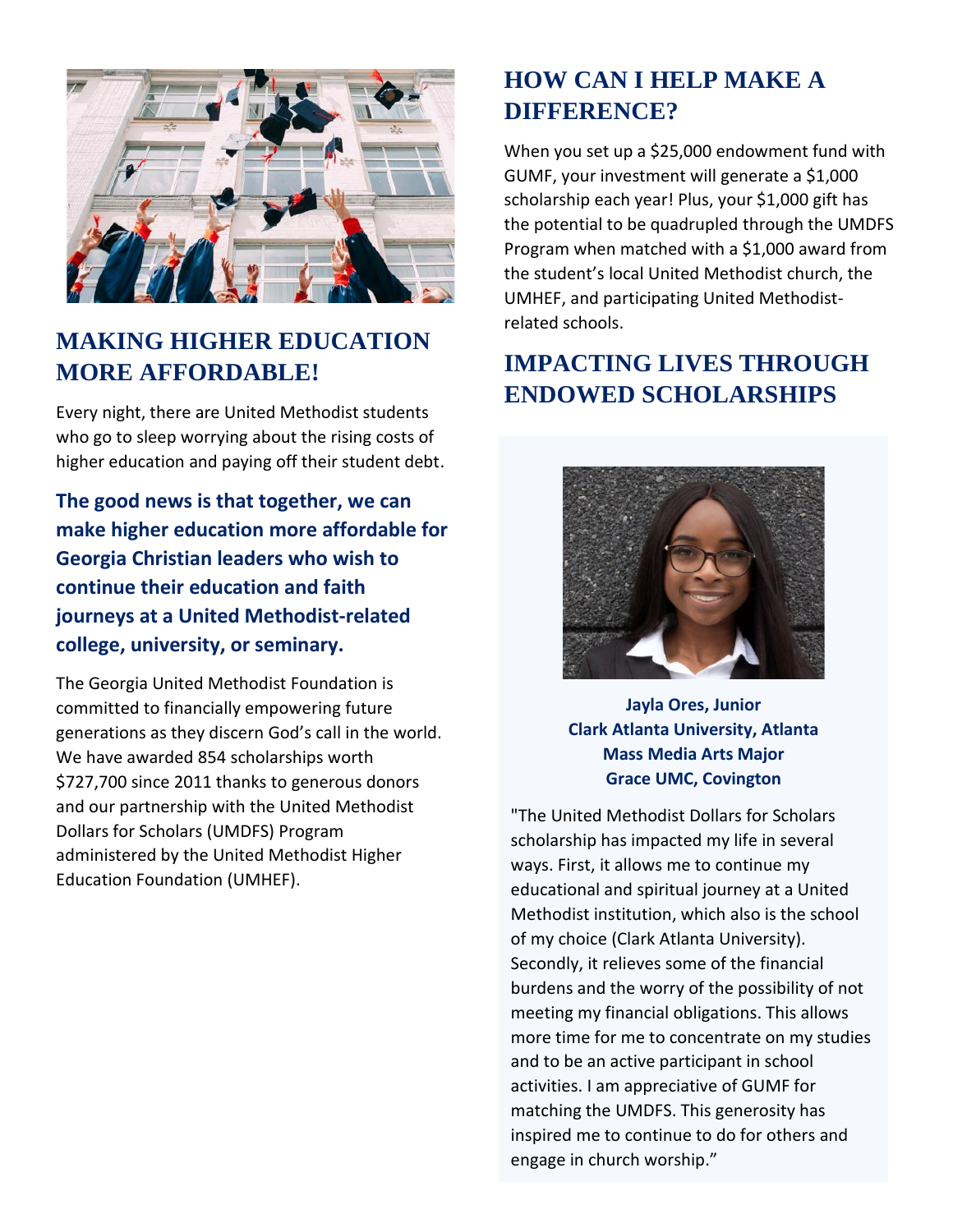## **WHY I INVEST IN STUDENTS**

## **THESE ENDOWED SCHOLARSHIPS ARE PROVIDING ANNUAL SCHOLARSHIPS FOREVER!**

Rev. Dan and Carol Brown Scholarship Mac and Cat Bryant Scholarship Bill and Inez Coffeen Scholarship Stanley and Mary Ann Drake Scholarship Dr. Glenn L. Ethridge Scholarship Gammon Theological Seminary Scholarship Rev. Jim Giddens Scholarship Griner-Isom Family Scholarship GUMF Scholarship Hall-Knox Scholarship Bishop Sue Haupert-Johnson Scholarship ICEE (Inspire, Creativity and Excellence through Encouragement) Scholarship Rev. Keith E. Lawder Scholarship Mathews Family Scholarship Dr. Sam and Bobbie Matthews Scholarship Dr. C. Frank McCook Scholarship Ena and Lige Moore Memorial Scholarship Trulye Ann Moore Memorial Scholarship MPH Scholarship Kenneth D. Parks and Karen Elaine Webster Parks **Scholarship** Gerald and Jacqueline Davis Perry Scholarship Dr. Larry Graydon Ray Memorial Scholarship Sardis UMC Scholarship Peggy and Fred Tucker Scholarship Dr. Gil Watson Scholarship



**Bill Coffeen established a scholarship in honor of his parents.**

"I established the Bill and Inez Coffeen Scholarship Endowment because I couldn't think of a better way to honor my parents who have always valued a college education. My father's father and his father before him obtained advanced degrees. My mother also graduated from college in 1940. We need to support students and future Christian leaders who carry the torch of salvation into a world that needs to hear and embrace the words and sacrifice of Jesus. GUMF has developed legacy vehicles that in combination multiply the impact of one gift."



**Phyllis Gordon is funding a scholarship with a gift through her estate plan.**

"I named Cascade UMC as a beneficiary in my will. One day funds from the sale of my home will provide scholarships. I am a lifelong learner, and I believe education is vital in our society. I want to see students excel and not go home because they don't have enough funds to continue their education."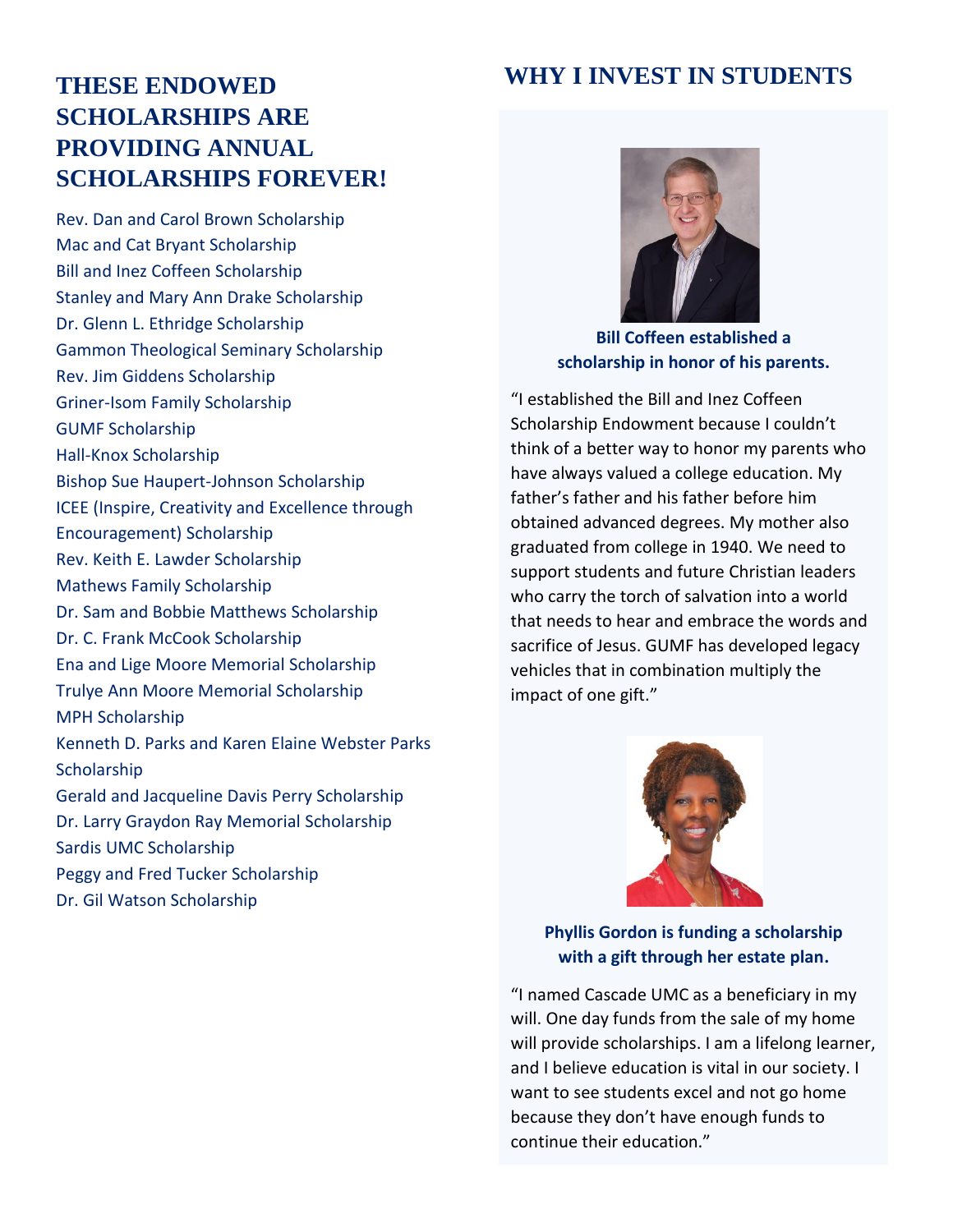# **SCHOLARSHIP ENDOWMENT GIVING TO GUMF**

#### **Frequently Asked Questions**



#### **Q: What is an endowment fund?**

**A:** An endowment is a financial donation to a nonprofit organization like GUMF that is invested in perpetuity to establish a permanent source of income to support a program or ministry that is close to the donor's heart. The goal is to preserve the principal or original value of the gift while using the income on the investment to fund an annual distribution.

#### **Q: How much money do I need to start a scholarship endowment?**

**A:** You will need \$25,000 to create an endowment that will generate a \$1,000 annual scholarship in perpetuity. Each year through 2025, the first three donors who give \$20,000 will receive a challenge match of \$5,000 from an anonymous donor. Your gift can be funded at one time or pledged over three to five years.

#### **Q: Is anything else required to start an endowment?**

**A:** Yes. You will need to sign an endowment agreement with GUMF that identifies the name of the endowment, terms, and purpose of the fund.

#### **Q: May I choose the name of the endowment?**

**A:** Yes. You can name an endowment for yourself, in honor or memory of your family, your friend, your pastor, your Sunday school class, your church or even your favorite ministry. It's your choice.

#### **Q: Can I create an endowment fund with a gift through my estate plan?**

**A:** Yes. GUMF offers free individual meetings for United Methodist members to discuss effective planned giving strategies for creating a legacy that also benefits your family.

## **Q. I'm not prepared to start an endowment at this time. Can I give a smaller amount to support an existing scholarship fund at GUMF?**

**A.** Yes. You can make a gift of any size to GUMF's Scholarship Endowment by mailing a check made payable to the Georgia United Methodist Foundation. Our address is PO Box 922087, Peachtree Corners, GA 30010-2087.

#### **Q. Who manages GUMF's endowment assets?**

**A.** All endowment assets are kept under the watchful eyes of GUMF's Investment Committee, competent staff and Wespath Investment Management, an agency of The United Methodist Church. All funds are invested in a socially responsible and sustainable manner according to The Book of Discipline of The United Methodist Church.

#### **Q: How can I learn more about endowing a scholarship through GUMF?**

**A:** We'd love to hear from you! In addition to establishing a scholarship through UMDFS, you may also set up an endowed scholarship for GA Methodist students not attending Methodist colleges and/or non-Methodist students attending Methodist colleges and universities. If you have any questions, please contact us at 770-449-6726, 877-220-5664, 478-256-7130 (South Georgia), or [info@gumf.org,](mailto:info@gumf.org) or visit www.gumf.org.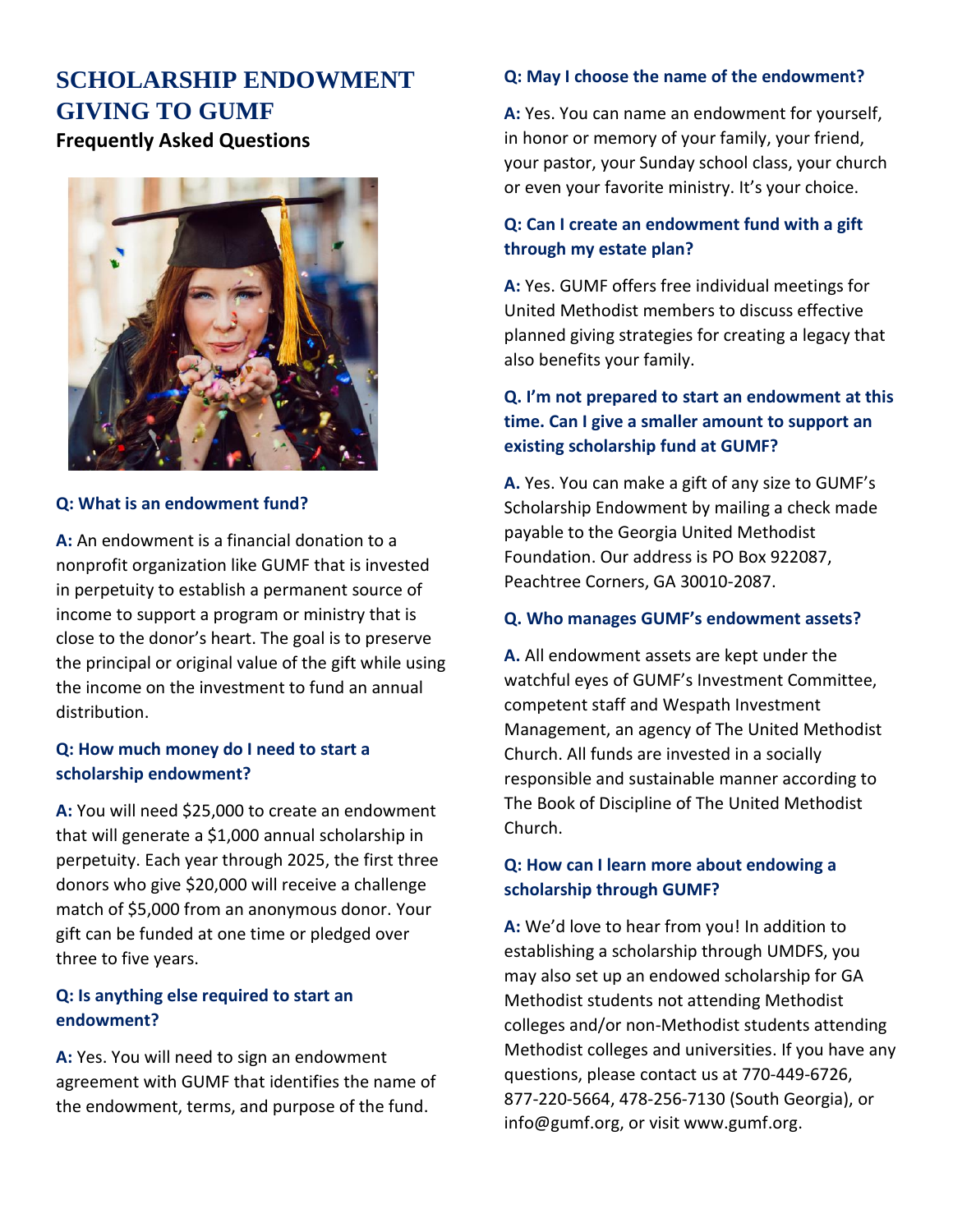## **UNITED METHODIST DOLLARS FOR SCHOLARS PROGRAM Frequently Asked Questions**

## **Q: How does the United Methodist Dollars for Scholars (UMDFS) Program work?**

**A:** The UMDFS Program administered by the United Methodist Higher Education Foundation (UMHEF), gives you the opportunity to triple or quadruple your scholarship gift each year to students attending a United Methodist-related college, university, or seminary.

| Matching Support from Participating \$1,000 |        |
|---------------------------------------------|--------|
| United Methodist-related Schools:           |        |
| <b>Total Scholarship Opportunity:</b>       | \$4.00 |
|                                             |        |

**\*Please note that funding may be limited at each level of matching support; awards and total amounts are not guaranteed. Additionally, students must reapply for this scholarship every year of enrollment in a UM-related school.**

## **Q: How do students qualify for a UMDFS scholarship?**

**A:** Students must be an active, full member of a Georgia United Methodist church for at least one year prior to applying and must be enrolled or planning to enroll in a full-time degree program (undergraduate or graduate) at one of the 100+ participating United Methodist-related colleges, universities or seminaries across the U.S.

#### **Q: How do students apply for a UMDFS scholarship?**

**A:** UMHEF accepts UMDFS applications between January 1 and March 1 of each year. To learn more, visit: [www.umhef.org/scholarships/umdfs/.](http://www.umhef.org/scholarships/umdfs/)

## **Q: Can the UMDFS scholarship be awarded to applicants based on additional eligibility criteria?**



scholarships be given to students who are members of a specific United Methodist church or conference, who major in a specified field or who attend any participating United Methodist-related school.

#### **Q: Which United Methodist schools in Georgia participate in the UMDFS program?**

**A.** The following United Methodist schools participate in the UMDFS program:

- Andrew College
- Candler School of Theology
- Clark Atlanta University
- Emory University
- Gammon Theological Seminary
- LaGrange College
- Paine College
- Reinhardt University
- Wesleyan College
- Young Harris College

To view the entire list of participating United Methodist schools in the U.S., please visit: [www.umhef.org/about/schools/listofschools/.](http://www.umhef.org/about/schools/listofschools/)

## **Q: How can I learn more about the UMDFS Program?**

**A:** If you have questions about the UMDFS Program, please contact the UMHEF at 800-811-8110 or visit [www.umhef.org/.](http://www.umhef.org/scholarships/umdfs/)